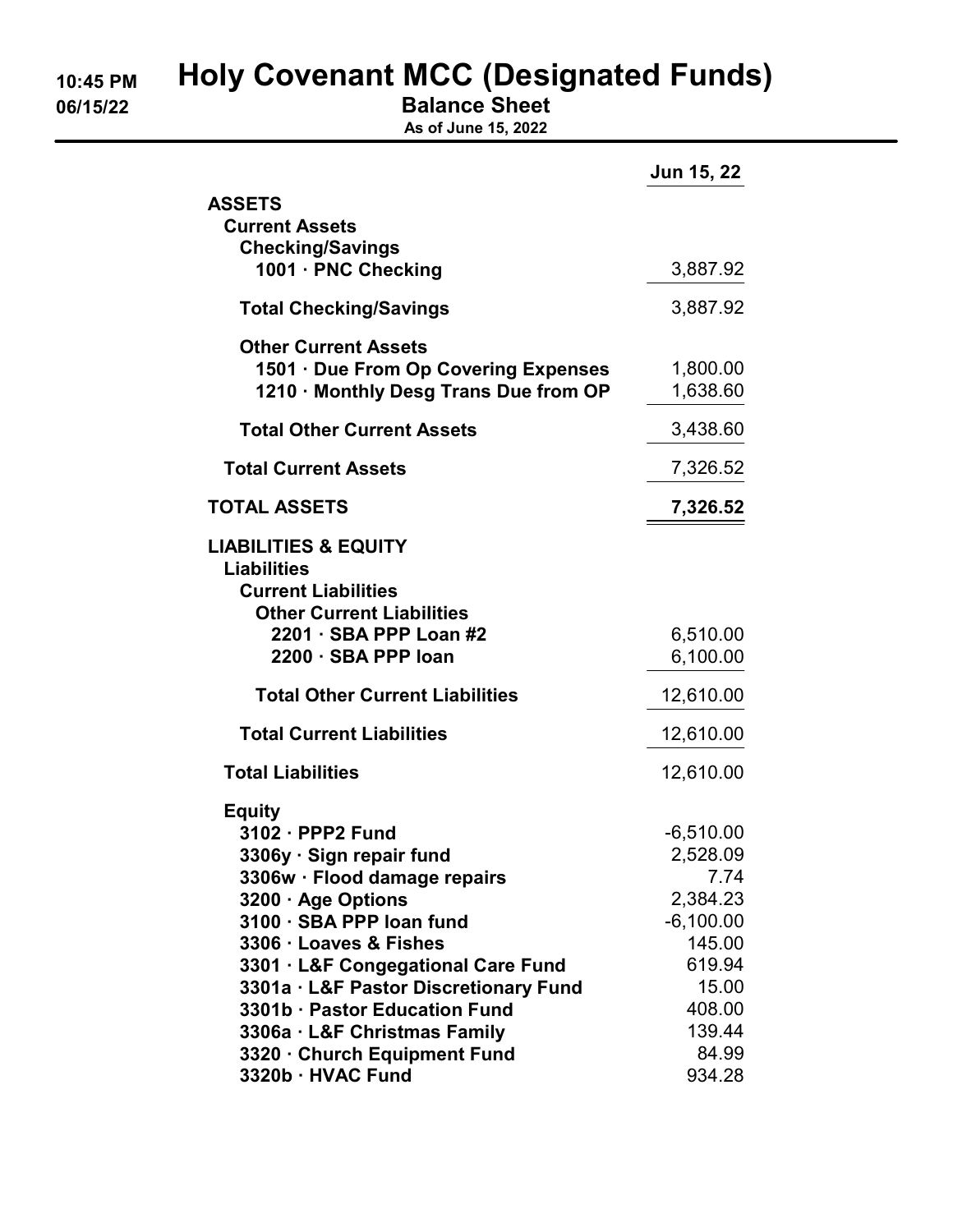# 10:45 PM Holy Covenant MCC (Designated Funds)

06/15/22 Balance Sheet

As of June 15, 2022

|                                       | <b>Jun 15, 22</b> |
|---------------------------------------|-------------------|
| $3326 \cdot B.B.$ Landscaping         | 3.06              |
| 3390 · Holding Account                | 56.75             |
| <b>Total Equity</b>                   | $-5,283.48$       |
| <b>TOTAL LIABILITIES &amp; EQUITY</b> | 7,326.52          |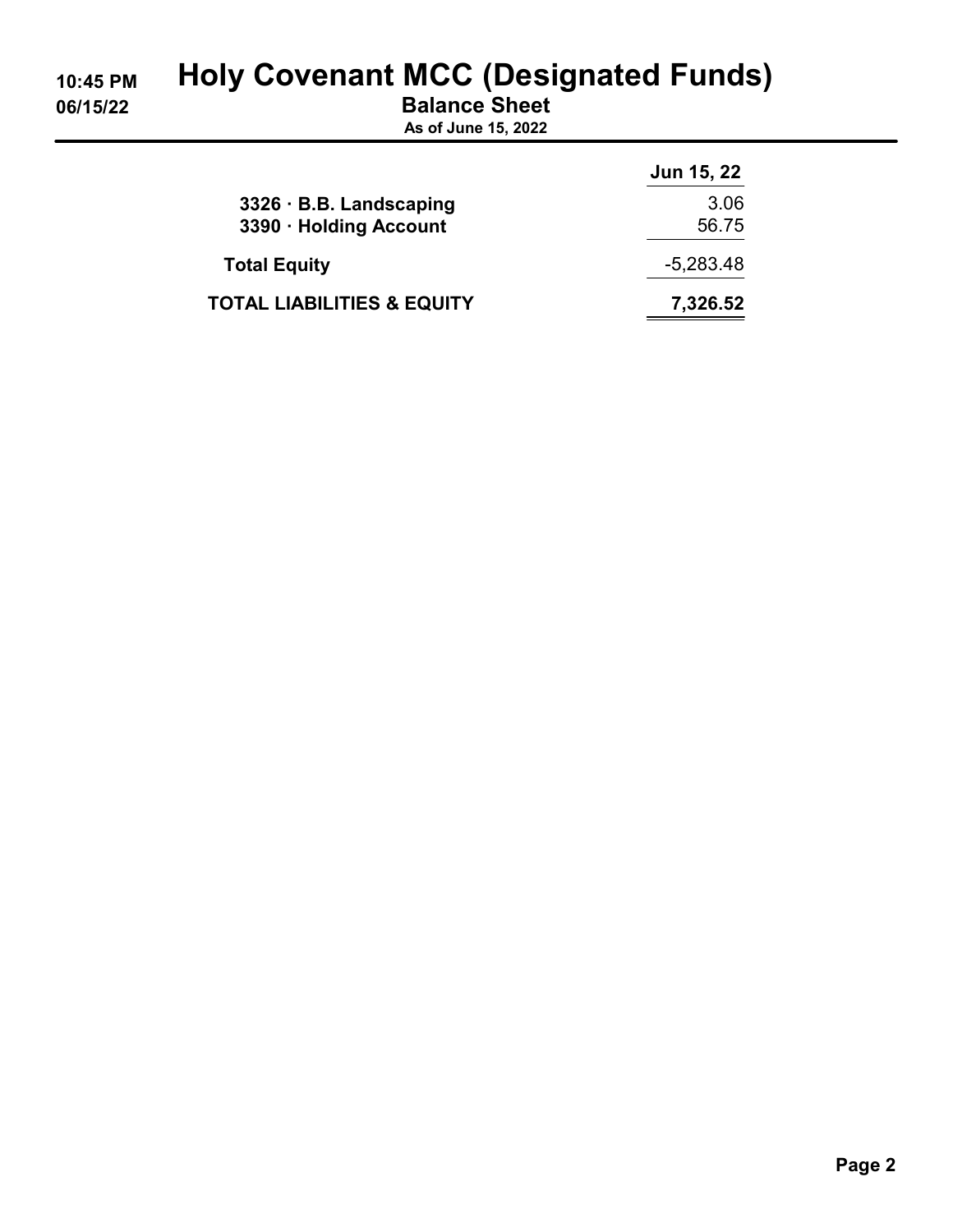# 8:47 PM Holy Covenant MCC (Designated Funds)

06/14/22 **Balance Sheet** 

As of May 31, 2022

|                                                                             | May 31, 22       |
|-----------------------------------------------------------------------------|------------------|
| <b>ASSETS</b>                                                               |                  |
| <b>Current Assets</b>                                                       |                  |
| <b>Checking/Savings</b><br>1001 · PNC Checking                              | 4,187.92         |
| <b>Total Checking/Savings</b>                                               | 4,187.92         |
| <b>Other Current Assets</b><br>1501 · Due From Op Covering Expenses         | 1,800.00         |
| <b>Total Other Current Assets</b>                                           | 1,800.00         |
| <b>Total Current Assets</b>                                                 | 5,987.92         |
| <b>TOTAL ASSETS</b>                                                         | 5,987.92         |
| <b>LIABILITIES &amp; EQUITY</b>                                             |                  |
| <b>Liabilities</b>                                                          |                  |
| <b>Current Liabilities</b><br><b>Other Current Liabilities</b>              |                  |
| 2201 · SBA PPP Loan #2                                                      | 6,510.00         |
| 2200 · SBA PPP loan                                                         | 6,100.00         |
| <b>Total Other Current Liabilities</b>                                      | 12,610.00        |
| <b>Total Current Liabilities</b>                                            | 12,610.00        |
| <b>Total Liabilities</b>                                                    | 12,610.00        |
| <b>Equity</b>                                                               |                  |
| 3102 · PPP2 Fund                                                            | $-6,510.00$      |
| 3306y · Sign repair fund                                                    | 2,528.09         |
| 3306w · Flood damage repairs                                                | 7.74             |
| 3200 · Age Options                                                          | 2,684.23         |
| 3100 · SBA PPP loan fund                                                    | $-6,100.00$      |
| 3306 · Loaves & Fishes                                                      | 145.00<br>619.94 |
| 3301 · L&F Congegational Care Fund<br>3301a · L&F Pastor Discretionary Fund | 15.00            |
| 3301b · Pastor Education Fund                                               | 408.00           |
| 3306a · L&F Christmas Family                                                | 139.44           |
| 3320 · Church Equipment Fund                                                | 84.99            |
| 3320b · HVAC Fund                                                           | $-704.32$        |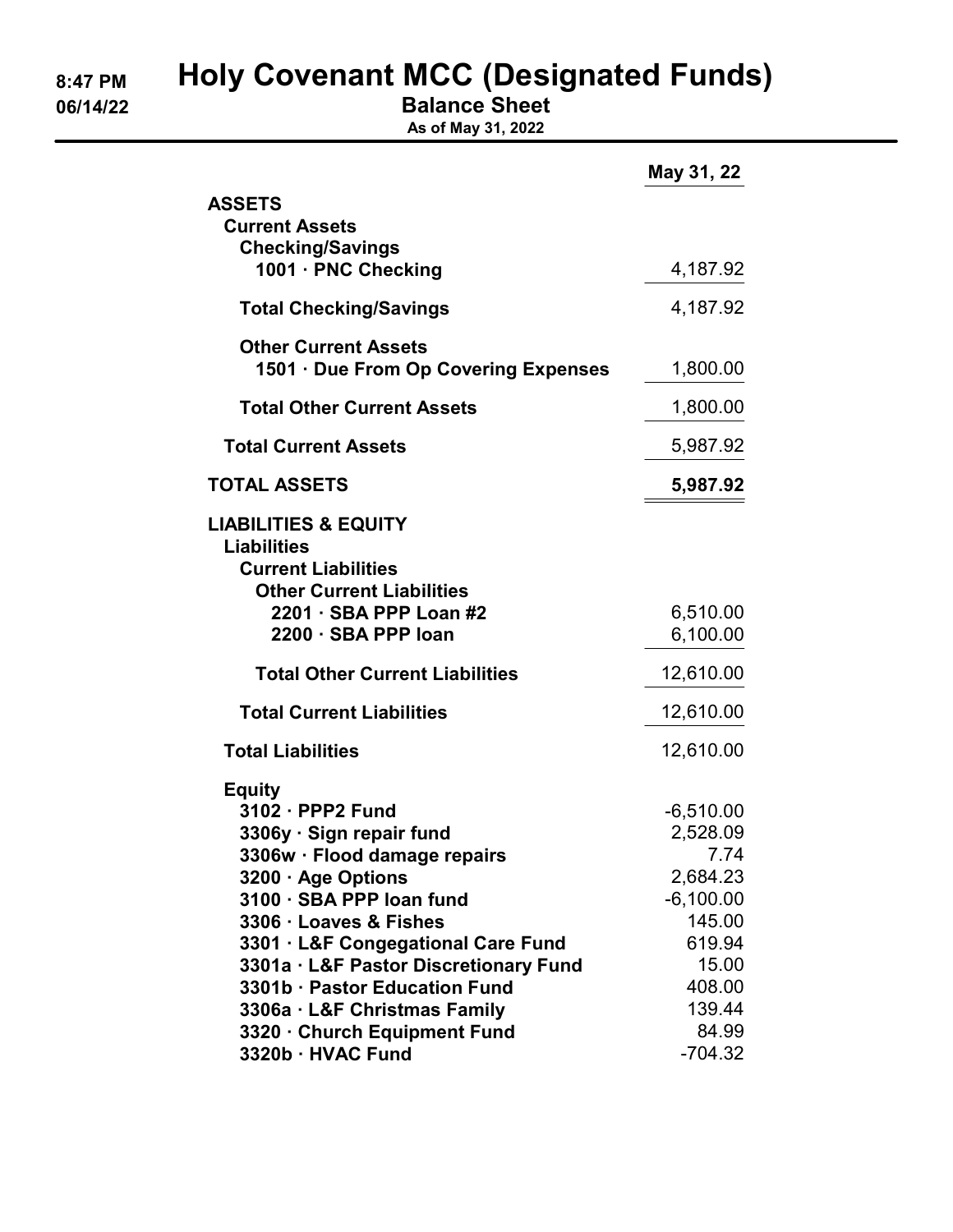# 8:47 PM Holy Covenant MCC (Designated Funds)

06/14/22 Balance Sheet

As of May 31, 2022

|                                       | May 31, 22  |
|---------------------------------------|-------------|
| $3326 \cdot B.B.$ Landscaping         | 3.06        |
| 3390 · Holding Account                | 56.75       |
| <b>Total Equity</b>                   | $-6,622.08$ |
| <b>TOTAL LIABILITIES &amp; EQUITY</b> | 5,987.92    |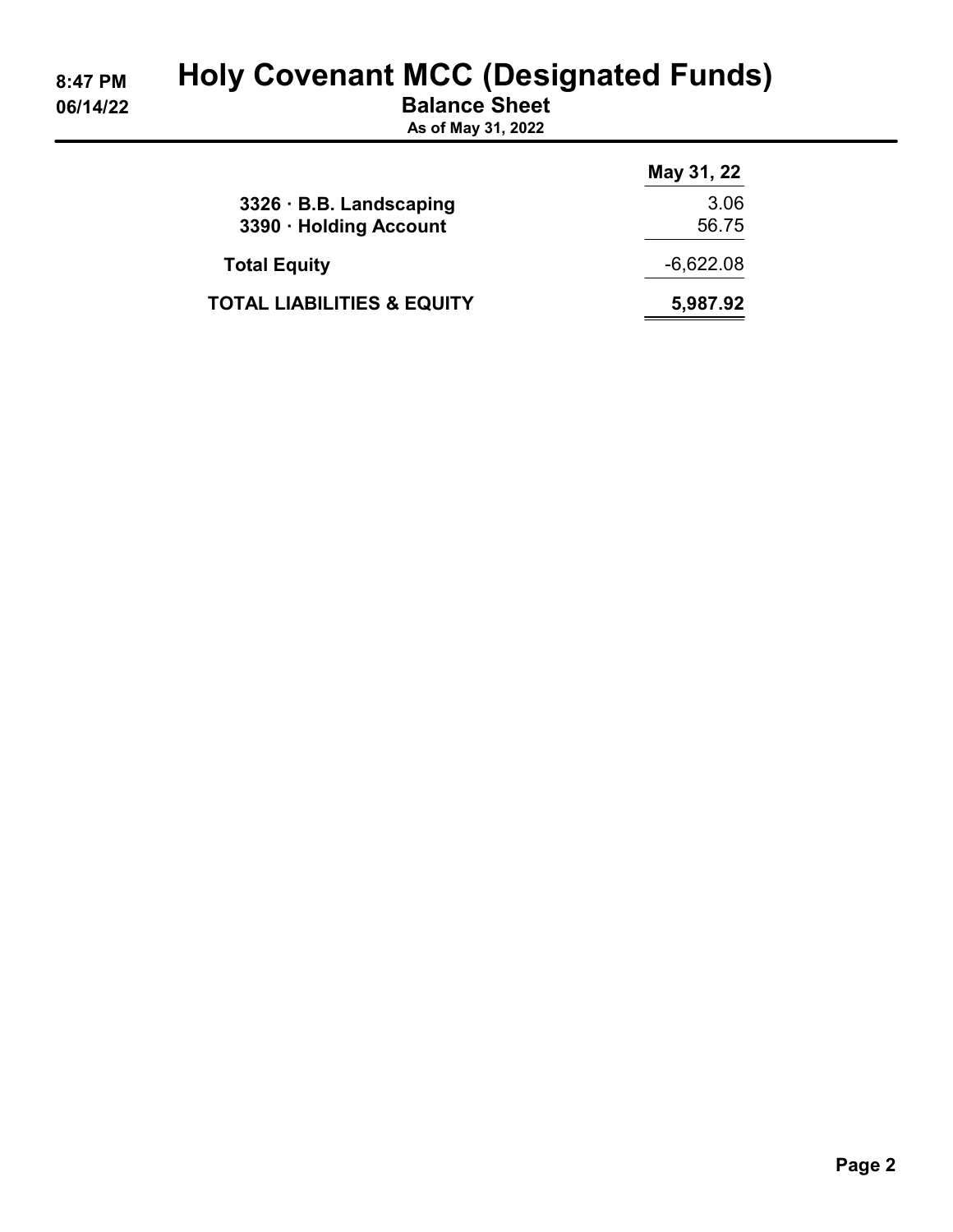## 10:03 PM Holy Covenant MCC (Operating Account) 06/14/22 Current Month vs Prior Year Month P&L (Collapsed)

May 2022

|                                                          | <b>May 22</b>  | <b>May 21</b>    |
|----------------------------------------------------------|----------------|------------------|
| <b>Ordinary Income/Expense</b>                           |                |                  |
| <b>Income</b><br>6001 · General Offerings                | 2,015.83       | 1,913.60         |
| 6003 · Garage Sale                                       | 1,049.00       | 541.96           |
| 6005 · Fund Raising/Grants                               | 740.00         | 268.19           |
| 6007 · Loose Plate                                       | 16.00          | 0.00             |
| 6008 · Misc. Income<br>6015 · Designated Offerings       | 155.89<br>0.00 | 129.33<br>750.00 |
| <b>Total Income</b>                                      | 3,976.72       | 3,603.08         |
| <b>Gross Profit</b>                                      | 3,976.72       | 3,603.08         |
| <b>Expense</b>                                           |                |                  |
| 8000 · UFMCC Assessments                                 | 131.80         | 126.11           |
| 8010 · UFMCC Pension Contribution                        | 38.50          | 36.75            |
| 8020 · Pastor Salary                                     | 2,500.00       | 3,125.00         |
| 8050 · Miscellaneous Expense                             | 25.95          | 63.20            |
| 8160e · Liability/Property Premiums                      | 355.75         | 340.92           |
| 8900 · Building Maintenance & Repairs                    | 16.93          | 125.31           |
| 8910 · Utilities                                         |                |                  |
| $8910a \cdot Gas$                                        | 123.52         | 61.80            |
| 8910b · Electric                                         | 85.32          | 67.39            |
| Total 8910 · Utilities                                   | 208.84         | 129.19           |
| 8920 · Phone/Fax                                         |                |                  |
| 8920c · Internet Fees                                    | 52.35          | 62.82            |
| Total 8920 · Phone/Fax                                   | 52.35          | 62.82            |
| 8999 · Monthly Trans to Desg Accounts                    | 0.00           | 750.00           |
| <b>Total Expense</b>                                     | 3,330.12       | 4,759.30         |
| <b>Net Ordinary Income</b>                               | 646.60         | $-1,156.22$      |
| <b>Other Income/Expense</b>                              |                |                  |
| <b>Other Income</b><br>6002 · Transfer from SBA PPP loan | 0.00           | 3,125.00         |
| <b>Total Other Income</b>                                | 0.00           | 3,125.00         |
|                                                          | 0.00           |                  |
| <b>Net Other Income</b>                                  |                | 3,125.00         |
| Net Income                                               | 646.60         | 1,968.78         |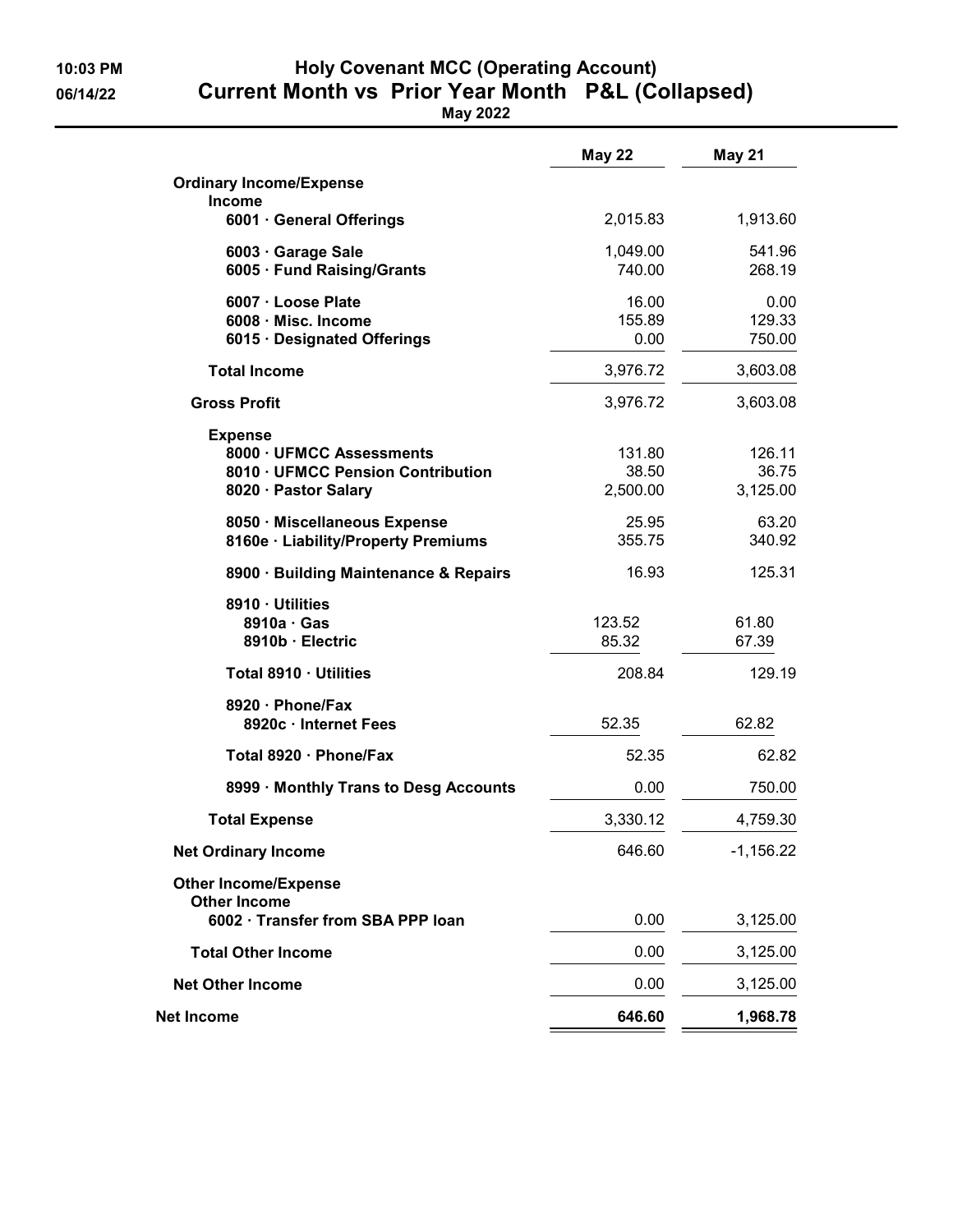## 9:54 PM **Holy Covenant MCC (Operating Account)** 06/14/22 Budget Current Month (Collapsed)

May 2022

|                                                                                                         | <b>May 22</b>               | <b>Budget</b>              |
|---------------------------------------------------------------------------------------------------------|-----------------------------|----------------------------|
| <b>Ordinary Income/Expense</b><br><b>Income</b>                                                         |                             |                            |
| 6001 · General Offerings                                                                                | 2,015.83                    | 1,545.00                   |
| 6003 · Garage Sale<br>6005 · Fund Raising/Grants                                                        | 1,049.00<br>740.00          | 500.00                     |
| 6007 · Loose Plate<br>6008 · Misc. Income                                                               | 16.00<br>155.89             | 100.00                     |
| <b>Total Income</b>                                                                                     | 3,976.72                    | 2,145.00                   |
| <b>Gross Profit</b>                                                                                     | 3,976.72                    | 2,145.00                   |
| <b>Expense</b><br>8000 · UFMCC Assessments<br>8010 · UFMCC Pension Contribution<br>8020 · Pastor Salary | 131.80<br>38.50<br>2,500.00 | 60.50<br>36.75<br>2,500.00 |
| 8031 · Honorarium<br>8050 · Miscellaneous Expense<br>8120 · Worship                                     | 0.00<br>25.95<br>0.00       | 33.00<br>10.00<br>20.00    |
| 8135 · Website/Media<br>8140 · Supplies<br>8160e · Liability/Property Premiums                          | 0.00<br>0.00<br>355.75      | 102.00<br>5.00<br>292.00   |
| 8900 · Building Maintenance & Repairs                                                                   | 16.93                       | 50.00                      |
| 8910 · Utilities<br>$8910a \cdot Gas$<br>8910b · Electric<br>8910 · Utilities - Other                   | 123.52<br>85.32<br>0.00     | 233.00                     |
| Total 8910 · Utilities                                                                                  | 208.84                      | 233.00                     |
| 8920 Phone/Fax<br>8920c · Internet Fees                                                                 | 52.35                       | 53.00                      |
| Total 8920 · Phone/Fax                                                                                  | 52.35                       | 53.00                      |
| <b>Total Expense</b>                                                                                    | 3,330.12                    | 3,395.25                   |
| <b>Net Ordinary Income</b>                                                                              | 646.60                      | $-1,250.25$                |
| Net Income                                                                                              | 646.60                      | $-1,250.25$                |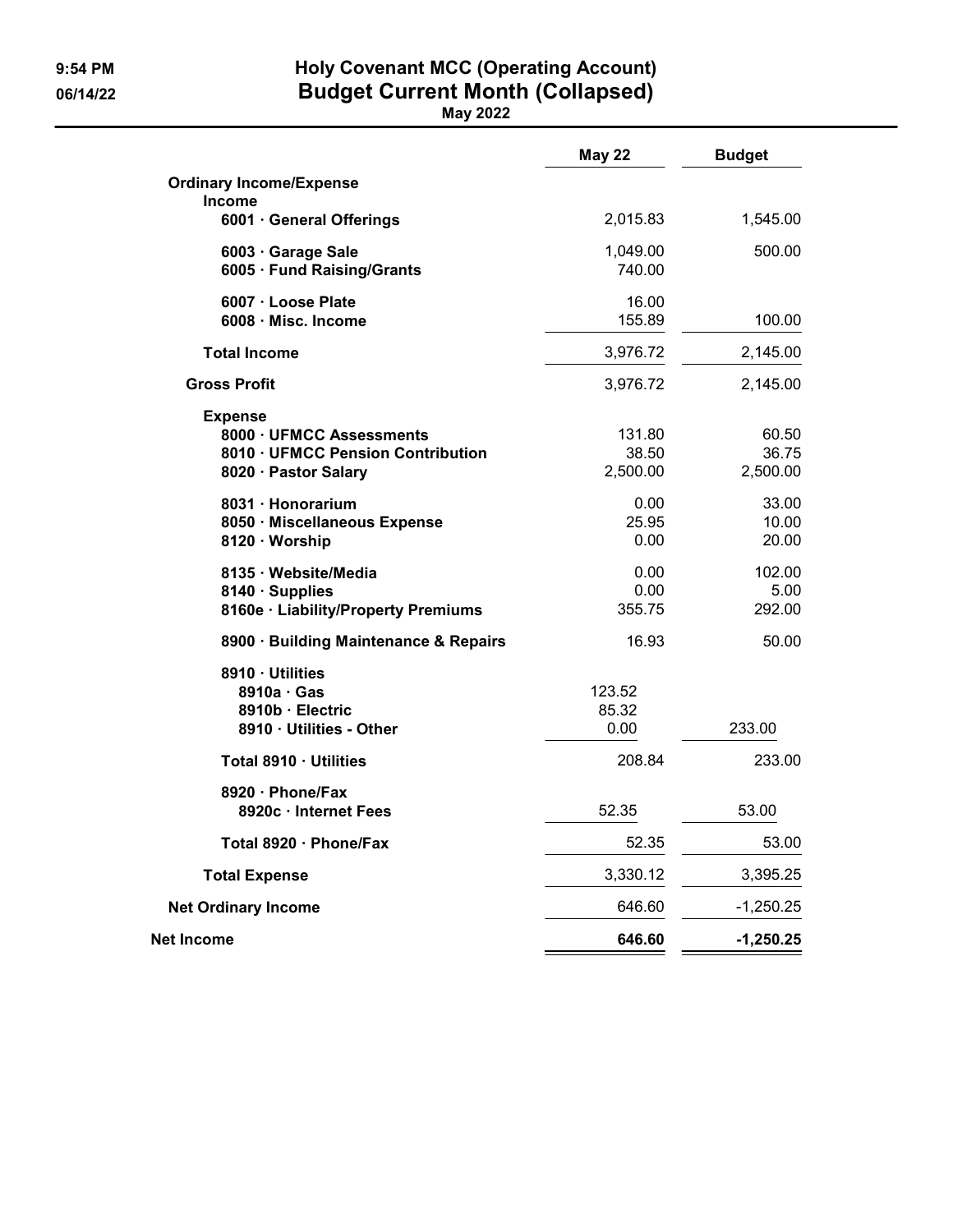## 9:58 PM **Holy Covenant MCC (Operating Account)** 06/14/22 BUDGET YTD (Collapsed)

January through May 2022

|                                                                                                          | Jan - May 22       | <b>Budget</b>   |
|----------------------------------------------------------------------------------------------------------|--------------------|-----------------|
| <b>Ordinary Income/Expense</b><br>Income                                                                 |                    |                 |
| 6001 General Offerings                                                                                   | 8,502.74           | 7,725.00        |
| 6003 Garage Sale<br>6005 Fund Raising/Grants                                                             | 1,049.00<br>740.00 | 500.00          |
| 6007 Loose Plate<br>6008 · Misc. Income                                                                  | 91.00<br>741.25    | 500.00          |
| 6015 Designated Offerings<br>6015ai · Landscaping Fund<br>6015x · Boiler Fund                            | 225.00<br>373.44   |                 |
| Total 6015 · Designated Offerings                                                                        | 598.44             |                 |
| <b>Total Income</b>                                                                                      | 11,722.43          | 8,725.00        |
| <b>Gross Profit</b>                                                                                      | 11,722.43          | 8,725.00        |
| <b>Expense</b>                                                                                           |                    |                 |
| 8000 UFMCC Assessments                                                                                   | 374.79             | 302.50          |
| 8010 UFMCC Pension Contribution                                                                          | 185.50             | 183.75          |
| 8020 · Pastor Salary                                                                                     | 12,500.00          | 12,500.00       |
| 8031 · Honorarium                                                                                        | 300.00             | 165.00          |
| 8050 · Miscellaneous Expense                                                                             | 128.80             | 50.00           |
| 8120 · Worship                                                                                           | 66.00              | 100.00          |
| 8130a · Advertising                                                                                      | 25.00              |                 |
| 8135 · Website/Media                                                                                     | 91.96              | 510.00          |
| 8140 Supplies                                                                                            | 0.00               | 25.00           |
| 8160c Conference                                                                                         | 421.98             |                 |
| 8160e · Liability/Property Premiums                                                                      | 1,773.75           | 1,460.00        |
| 8900 · Building Maintenance & Repairs                                                                    | 16.93              | 250.00          |
| 8910 Utilities                                                                                           |                    |                 |
| 8910a Gas                                                                                                | 1,225.73           |                 |
| 8910b Electric                                                                                           | 384.95             |                 |
| 8910c · Water/Sewer<br>8910 Utilities - Other                                                            | 300.80<br>0.00     | 1,161.00        |
|                                                                                                          |                    |                 |
| Total 8910 Utilities                                                                                     | 1,911.48           | 1.161.00        |
| 8920 Phone/Fax                                                                                           |                    |                 |
| 8920a · Phone/Fax                                                                                        | 53.43              | 25.00<br>265.00 |
| 8920c · Internet Fees                                                                                    | 261.75             |                 |
| Total 8920 · Phone/Fax                                                                                   | 315.18             | 290.00          |
| 8999 · Monthly Trans to Desg Accounts<br>8999ai · Transfer to Landscaping Expense<br>8999z · Boiler Fund | 225.00<br>373.44   |                 |
| Total 8999 · Monthly Trans to Desg Accounts                                                              | 598.44             |                 |
| <b>Total Expense</b>                                                                                     | 18,709.81          | 16,997.25       |
| <b>Net Ordinary Income</b>                                                                               | $-6,987.38$        | -8,272.25       |
| Net Income                                                                                               | $-6,987.38$        | $-8,272.25$     |
|                                                                                                          |                    |                 |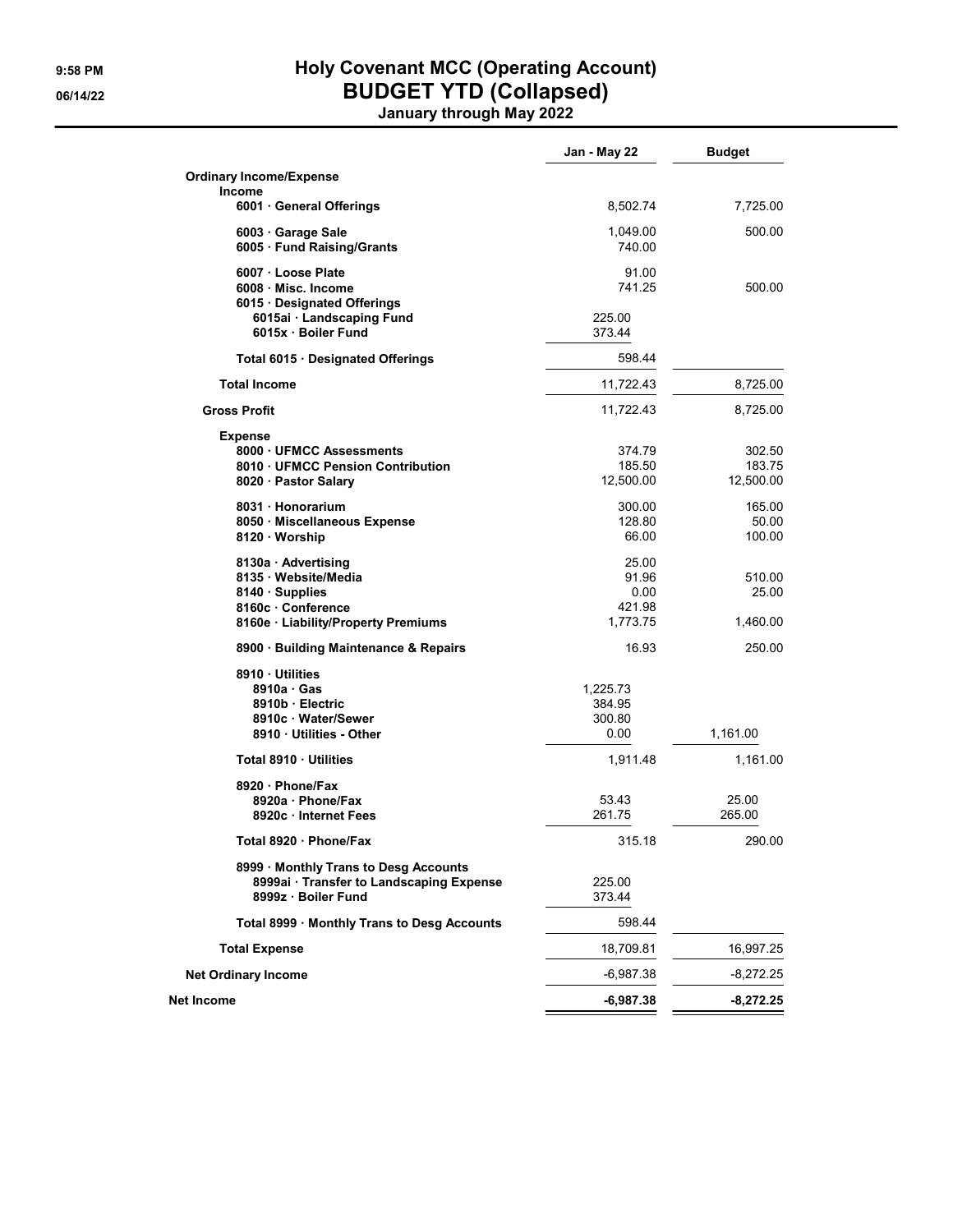### 10:06 PM **Holy Covenant MCC (Operating Account)** 06/14/22 Current Year vs Prior Year YTD Gain / (Loss) (Collapsed)

|                                                          | Jan - May 22       | Jan - May 21     |
|----------------------------------------------------------|--------------------|------------------|
| <b>Ordinary Income/Expense</b><br><b>Income</b>          |                    |                  |
| 6001 General Offerings                                   | 8,502.74           | 5,600.25         |
| 6003 Garage Sale<br>6005 Fund Raising/Grants             | 1,049.00<br>740.00 | 541.96<br>268.19 |
| 6007 · Loose Plate                                       | 91.00              | 0.00             |
| 6008 Misc. Income                                        | 741.25             | 926.09           |
| 6015 Designated Offerings<br>6015ag Designated Fund Sign | 0.00               | 1,300.00         |
| 6015ah · Age Options                                     | 0.00               | 1,000.00         |
| 6015ai · Landscaping Fund                                | 225.00             | 700.00           |
| 6015p · Food Pantry                                      | 0.00               | 50.00            |
| 6015x Boiler Fund                                        | 373.44             | 0.00             |
| Total 6015 · Designated Offerings                        | 598.44             | 3,050.00         |
| <b>Total Income</b>                                      | 11,722.43          | 10,386.49        |
| <b>Gross Profit</b>                                      | 11,722.43          | 10,386.49        |
| <b>Expense</b>                                           |                    |                  |
| 8000 UFMCC Assessments                                   | 374.79             | 283.04           |
| 8010 UFMCC Pension Contribution                          | 185.50             | 183.75           |
| 8020 · Pastor Salary                                     | 12.500.00          | 15,625.00        |
| 8031 Honorarium                                          | 300.00             | 0.00             |
| 8050 · Miscellaneous Expense                             | 128.80             | 165.00           |
| 8120 · Worship                                           | 66.00              | 142.00           |
| 8130a · Advertising                                      | 25.00              | 0.00             |
| 8135 · Website/Media                                     | 91.96              | 1,043.42         |
| 8160c Conference                                         | 421.98             | 0.00             |
| 8160e · Liability/Property Premiums                      | 1,773.75           | 1,699.56         |
| 8900 · Building Maintenance & Repairs                    | 16.93              | 491.60           |
| 8910 Utilities                                           |                    |                  |
| 8910a Gas                                                | 1,225.73           | 706.28           |
| 8910b Electric                                           | 384.95             | 304.26           |
| 8910c Water/Sewer                                        | 300.80             | 414.83           |
| Total 8910 Utilities                                     | 1,911.48           | 1,425.37         |
| 8920 · Phone/Fax                                         |                    |                  |
| 8920a · Phone/Fax                                        | 53.43              | 0.00             |
| 8920c · Internet Fees                                    | 261.75             | 314.10           |
| Total 8920 · Phone/Fax                                   | 315.18             | 314.10           |
| 8999 · Monthly Trans to Desg Accounts                    |                    |                  |
| 8999ag · Designated Fund Sign repair                     | 0.00               | 1,300.00         |
| 8999ah · Transfer to Age Options Design                  | 0.00               | 1,000.00         |
| 8999ai · Transfer to Landscaping Expense                 | 225.00             | 700.00           |
| 8999s · Food Pantry                                      | 0.00               | 50.00            |
| 8999z · Boiler Fund                                      | 373.44             | 0.00             |
| Total 8999 · Monthly Trans to Desg Accounts              | 598.44             | 3,050.00         |
| <b>Total Expense</b>                                     | 18,709.81          | 24,422.84        |
| <b>Net Ordinary Income</b>                               | -6,987.38          | -14,036.35       |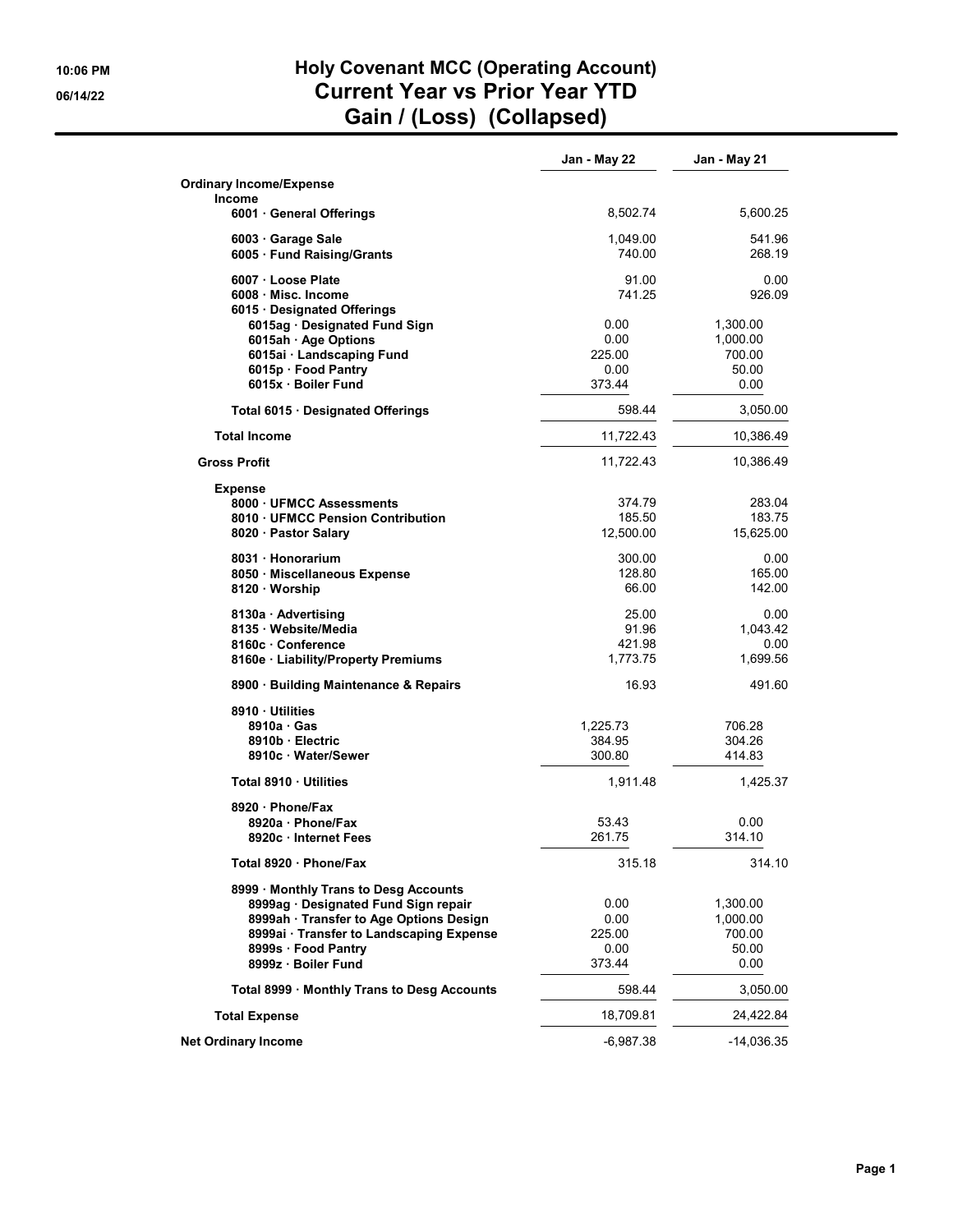## 10:06 PM **Holy Covenant MCC (Operating Account)** 06/14/22 Current Year vs Prior Year YTD Gain / (Loss) (Collapsed)

|                                                    | Jan - May 22 | Jan - May 21 |
|----------------------------------------------------|--------------|--------------|
| <b>Other Income/Expense</b><br><b>Other Income</b> |              |              |
| 6002 Transfer from SBA PPP loan                    | 0.00         | 6,250.00     |
| <b>Total Other Income</b>                          | 0.00         | 6,250.00     |
| <b>Net Other Income</b>                            | 0.00         | 6,250.00     |
| <b>Net Income</b>                                  | $-6,987.38$  | -7,786.35    |
|                                                    |              |              |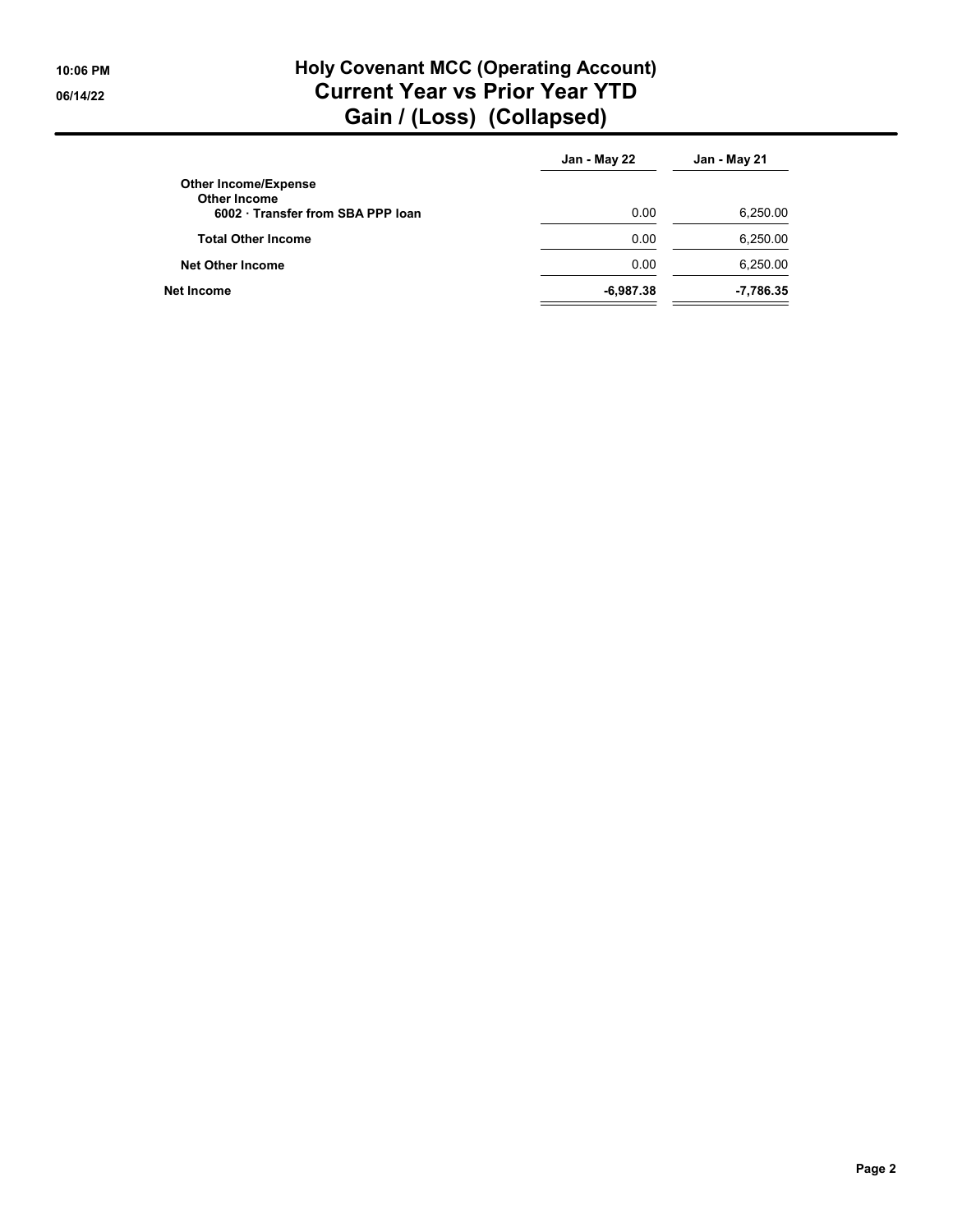9:55 PM Holy Covenant MCC (Operating Account)

06/14/22 **Balance Sheet** 

As of May 31, 2022

|                                                                                                                                                  | May 31, 22                    |
|--------------------------------------------------------------------------------------------------------------------------------------------------|-------------------------------|
| <b>ASSETS</b><br><b>Current Assets</b><br><b>Checking/Savings</b>                                                                                |                               |
| 1001 · PNC Checking                                                                                                                              | 3,538.73                      |
| <b>Total Checking/Savings</b>                                                                                                                    | 3,538.73                      |
| <b>Total Current Assets</b>                                                                                                                      | 3,538.73                      |
| <b>Fixed Assets</b><br>1101 · 9145 Grant Building<br>1102 · Mt Vernon Cemetery Plots                                                             | 210,000.00<br>10,200.00       |
| <b>Total Fixed Assets</b>                                                                                                                        | 220,200.00                    |
| <b>TOTAL ASSETS</b>                                                                                                                              | 223,738.73                    |
| <b>LIABILITIES &amp; EQUITY</b><br><b>Liabilities</b><br><b>Current Liabilities</b><br><b>Accounts Payable</b>                                   |                               |
| 2000 · Accounts Payable                                                                                                                          | 131.80                        |
| <b>Total Accounts Payable</b>                                                                                                                    | 131.80                        |
| <b>Other Current Liabilities</b><br>2012 · Due to Desg to Cover OP Expen<br>2520 · Accrued Assessment UFMCC<br>2525 · Accrued UFMCC Pension Fund | 1,800.00<br>2,375.14<br>75.25 |
| <b>Total Other Current Liabilities</b>                                                                                                           | 4,250.39                      |
| <b>Total Current Liabilities</b>                                                                                                                 | 4,382.19                      |
| <b>Total Liabilities</b>                                                                                                                         | 4,382.19                      |
| <b>Equity</b><br>3900 · Retained Earnings<br><b>Net Income</b>                                                                                   | 226,343.92<br>$-6,987.38$     |
| <b>Total Equity</b>                                                                                                                              | 219,356.54                    |
| <b>TOTAL LIABILITIES &amp; EQUITY</b>                                                                                                            | 223,738.73                    |